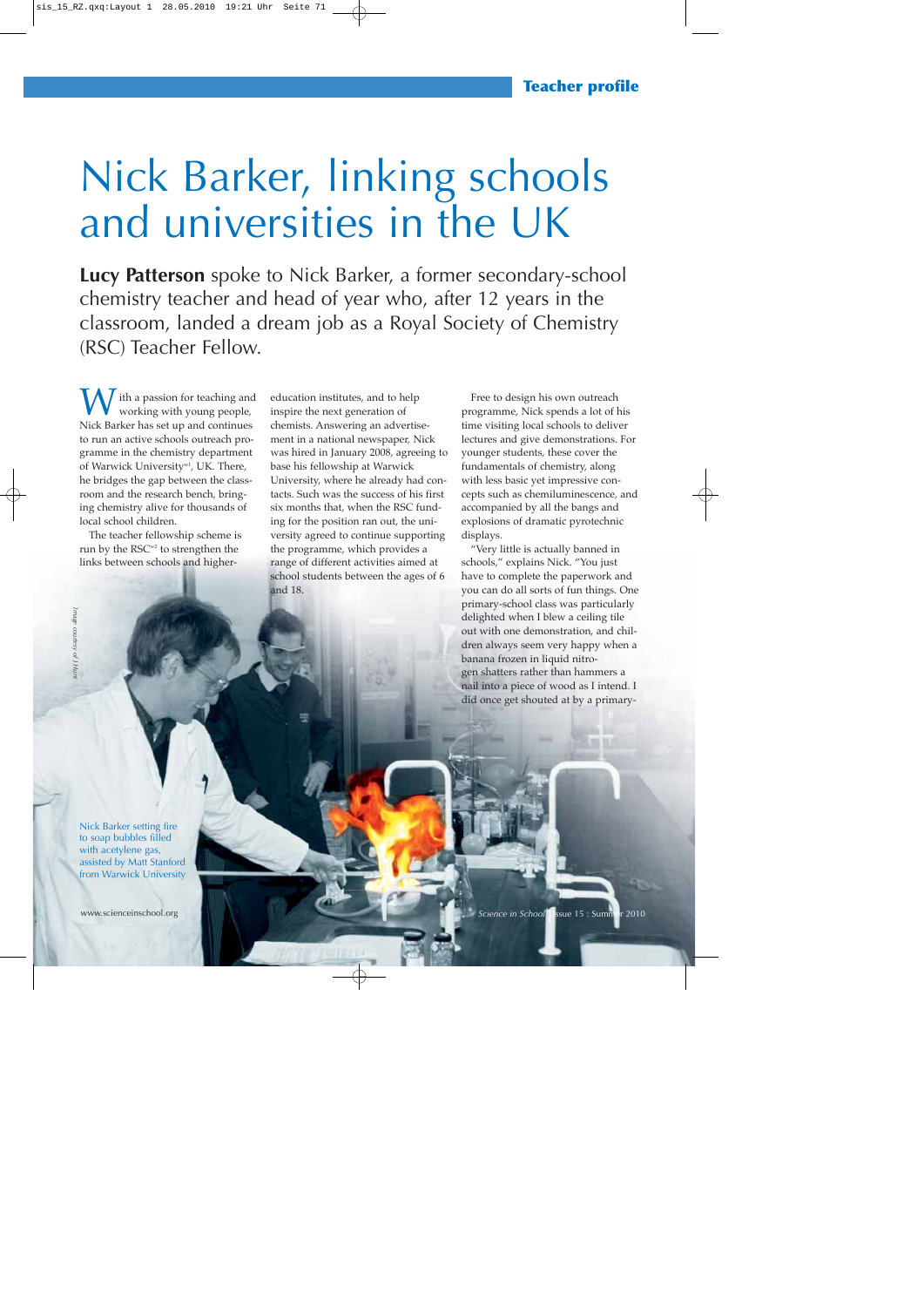

Image courtesy of Nick Barke *Image courtesy of Nick Barker*



Nick Barker

school teacher when I hit a small child with a steel bar. He was protected with a thick sheet of foam rubber and a sheet of wood. It is a classic demonstration of the concept of pressure. You can whack the wood and the force is spread over a large area, so the person being hit barely feels anything. The child thought it was brilliant, but the teacher got very cross and told me that she had not put anything like that on her risk assessment form!"

For older students, Nick gives lectures with a more academic focus, describing some of the work that goes on at the university, to give a taste of what real-life scientific research is all about. And, when not out and about, Nick organises visits for school groups to the university chemistry department. This not only gives students the opportunity to see the inside of a real research facility but, with access to the university teaching laboratories, also offers them handson experience of university-level chemistry with specially designed practical modules. His efforts have been very well received.

"Last academic year the programme reached around 3500 children. They

come from all backgrounds, ranging from elite independent schools to a pupil referral unit for children who have been removed from mainstream school. I organise and plan every last detail of this work myself, but I have a huge amount of support. The university and the school staff appreciate this work and want to be involved. In particular, academic staff from the department like to come with me to schools, to work with children and to tell them about their work – so we can say that we'll even put a professor in your lesson! I teach the audience some chemistry, and then it's the real scientist's turn to explain what they do in the lab and why they enjoy science – I think that is more inspiring for the children than my lecture any day. It's great to have the support of such motivated and talented people."

Having spent 12 years teaching chemistry to A-level students (aged 16-18), as well as all three sciences to 11-16 year-olds, Nick feels strongly about where priorities in education should lie. "I think that children should get a broad education that seeks to create rounded people who are interested in the world around them. Teaching is genuinely impor-

Nick Barker trying to contain the famous 'elephant's toothpaste' reaction at a secondary school in Coventry, UK

tant to society. In fact, I think it may be one of the most important jobs of all. I was brought up to appreciate the value of education and to enjoy finding things out. What doesn't work is when we become fixated by testing and measuring progress all the time. This takes the joy out of learning." Concerned with what he sees as an emphasis on examination, inspection and monitoring teaching standards in the British state education system, Nick believes that rather than maintaining standards, such measures serve only to divert energy away from the fundamental business of teaching. To him, the most effective and worthwhile approach is to build a real interaction with the students. "I don't like worksheets, PowerPoint slide shows or teaching from books. I do like discussions, practical work, pushing a class to grasp complex topics, presenting fun practical chemistry demonstrations and laughter. I think genuine laughter is very important in a classroom; people learn better when they are relaxed and happy."

And if that means hitting them with a steel bar, then Nick is the man to do it. Just be sure to check your risk assessment forms first!